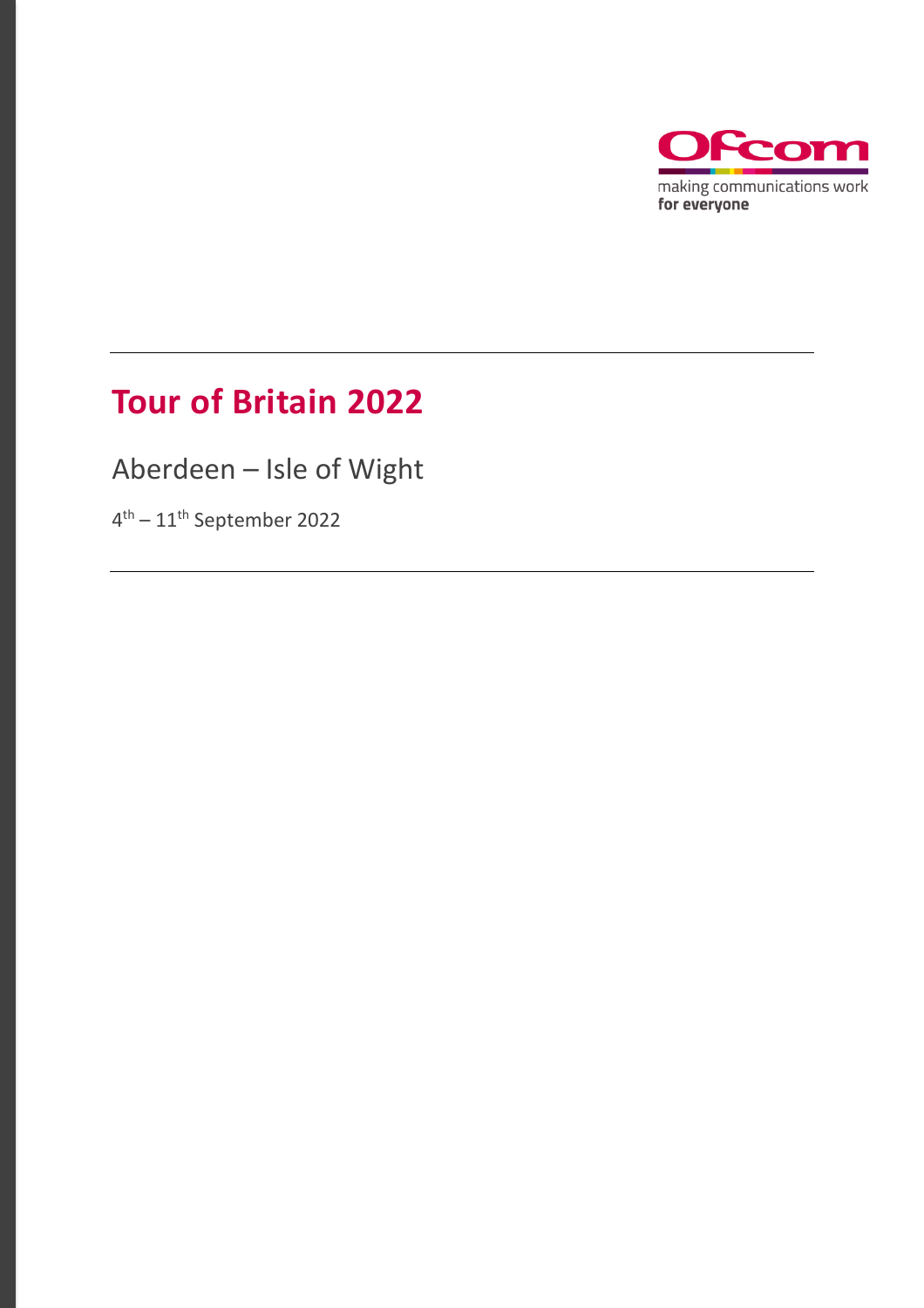# Introduction

The Tour of Britain 2022 has been designated as a Major Event, where careful control of frequency assignments will need to be implemented in order to establish a successful working system.

This year the Event will be coordinated by Des Vitalis.



Des (Frequency Coordinator)

Our office contact details are

+44 (0) 207 981 3803 or emai[l pmse@Ofcom.org.uk](mailto:pmse@arqiva.com)

During the event, Des can be contacted on

+44 (0) 7595 089421 or email des.vitalis@ofcom.org.uk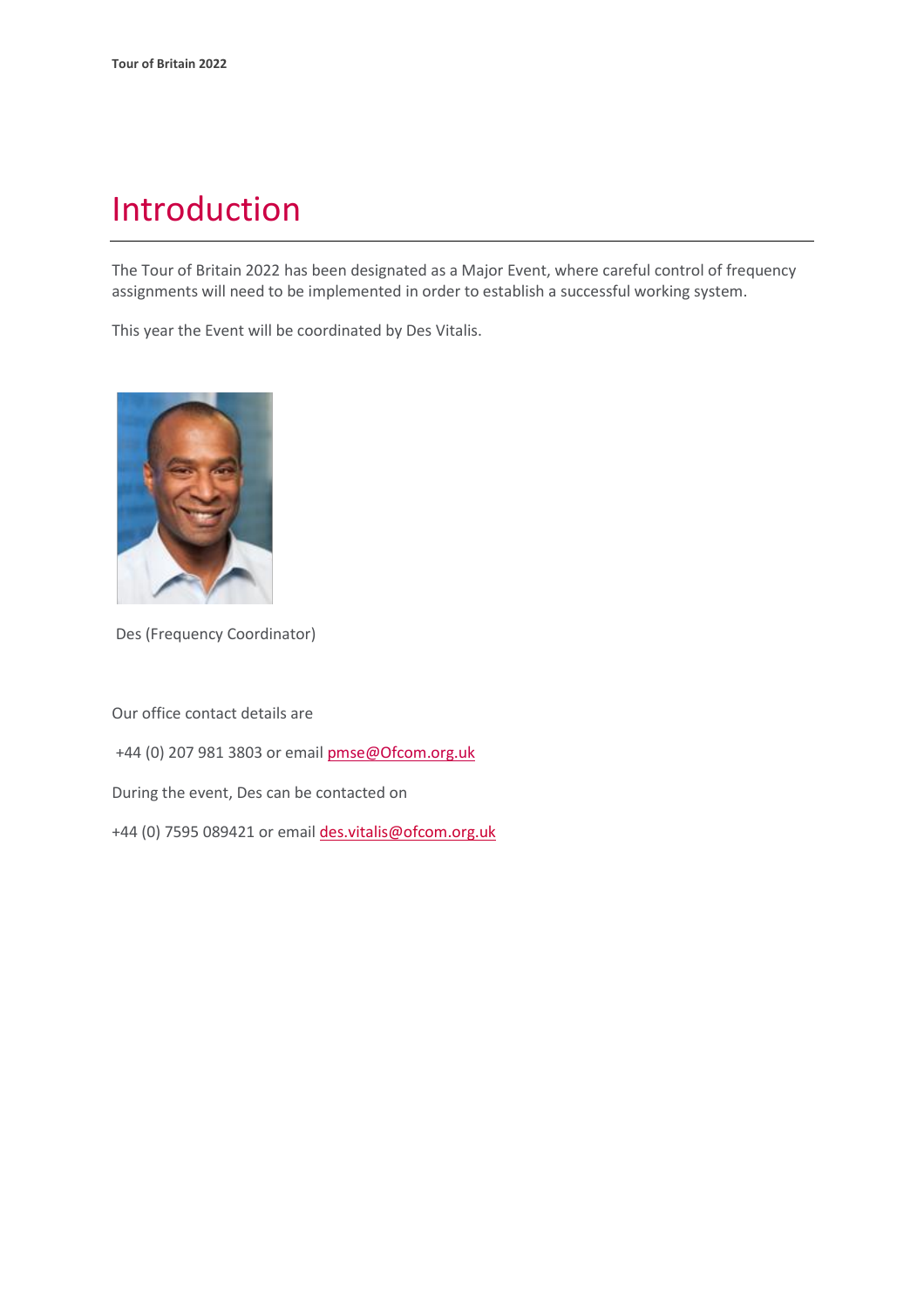### **Contents**

#### **Section**

| 1. Application Process        | 1             |
|-------------------------------|---------------|
| 2. Coordination and Licensing | $\mathcal{P}$ |
| 3. Event Time                 | $\Delta$      |
| 4. Useful Contacts            | 5             |
|                               |               |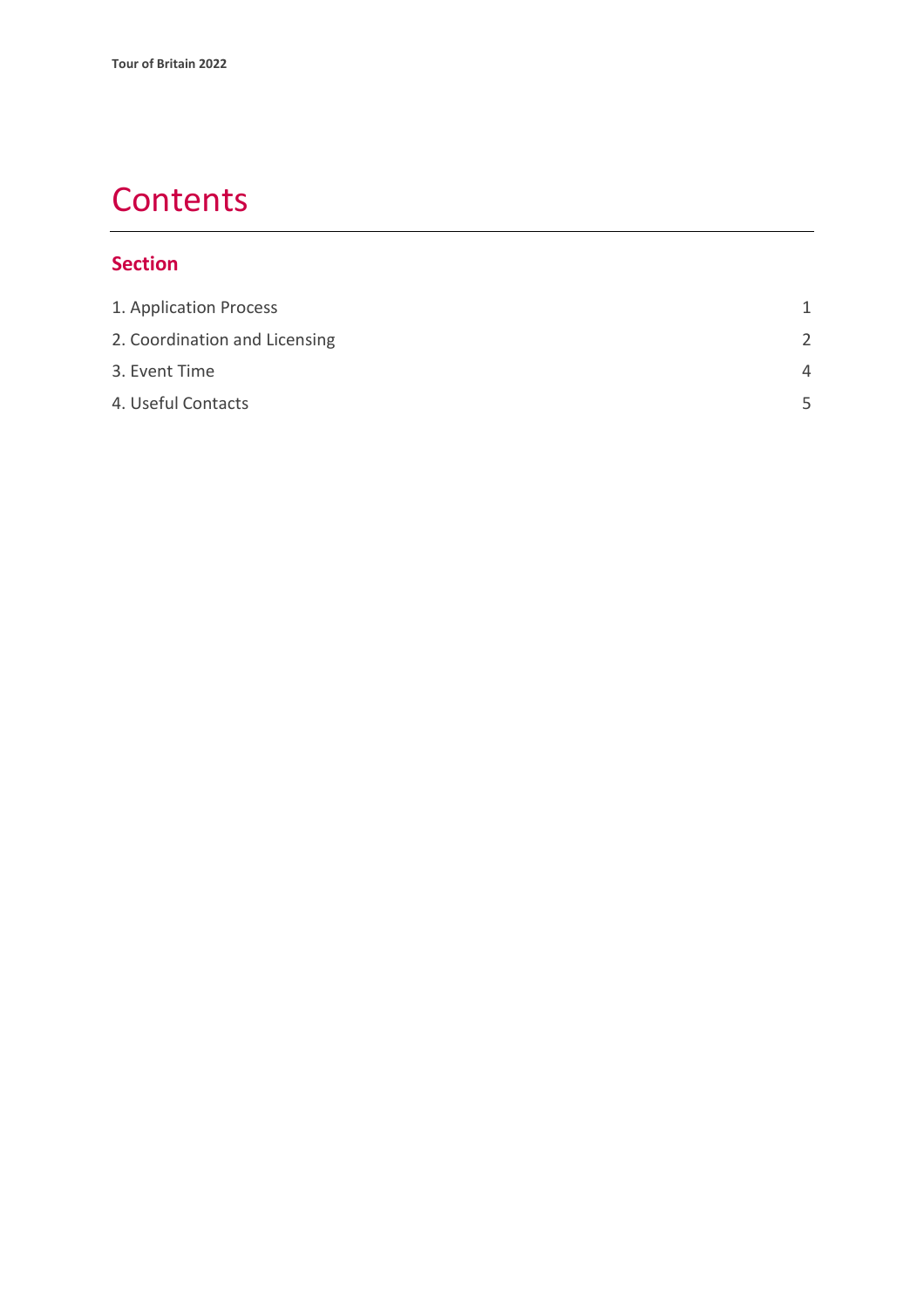## <span id="page-3-0"></span>1. Application Process

#### Submit your completed application form to Ofcom PMSE by 22nd of July 2022



We aim to issue licences (where applications have been received within the stated time periods) on or before the 5th of August 2022



Payment MUST be received before the start of the event, otherwise you will not be licensed to use frequencies.

We accept Debit/Credit Cards, Cheques and Bank Transfers or can take payment from existing carnets. Please note that Ofcom PMSE are unable to accept payments made by AMEX.

Talkback spectrum and wireless cameras will be in high demand at for this Event, so applicants are asked to submit their requests at the earliest possible opportunity.

It is advisable to submit frequency applications by the **5th of August 2022**, as applications submitted later than this may not be accommodated as required.

As the Tour of Britain is designated a Major Event, applications for frequencies will not be subject to PMSE's usual three day turnaround rule. All frequency applications will be collated and worked on at the same time in order to achieve the best frequency allocation plan. Applications can be submitted by submitting an application form in the usual manner.

Applications can be submitted via the online Event Application process, or by submitting an application form in the usual manner to [pmse@ofcom.org.uk.](mailto:pmse@ofcom.org.uk)

All application forms are downloadable from our websit[e https://www.ofcom.org.uk/manage-your](https://www.ofcom.org.uk/manage-your-licence/radiocommunication-licences/pmse/apply-for-a-pmse-licence)[licence/radiocommunication-licences/pmse/apply-for-a-pmse-licence](https://www.ofcom.org.uk/manage-your-licence/radiocommunication-licences/pmse/apply-for-a-pmse-licence)

On receipt of all frequency applications customers will be notified via email that their application has been received. Once applications have been reviewed, customers will be contacted if there are any immediate concerns regarding their requirements, or if any relevant information has been omitted.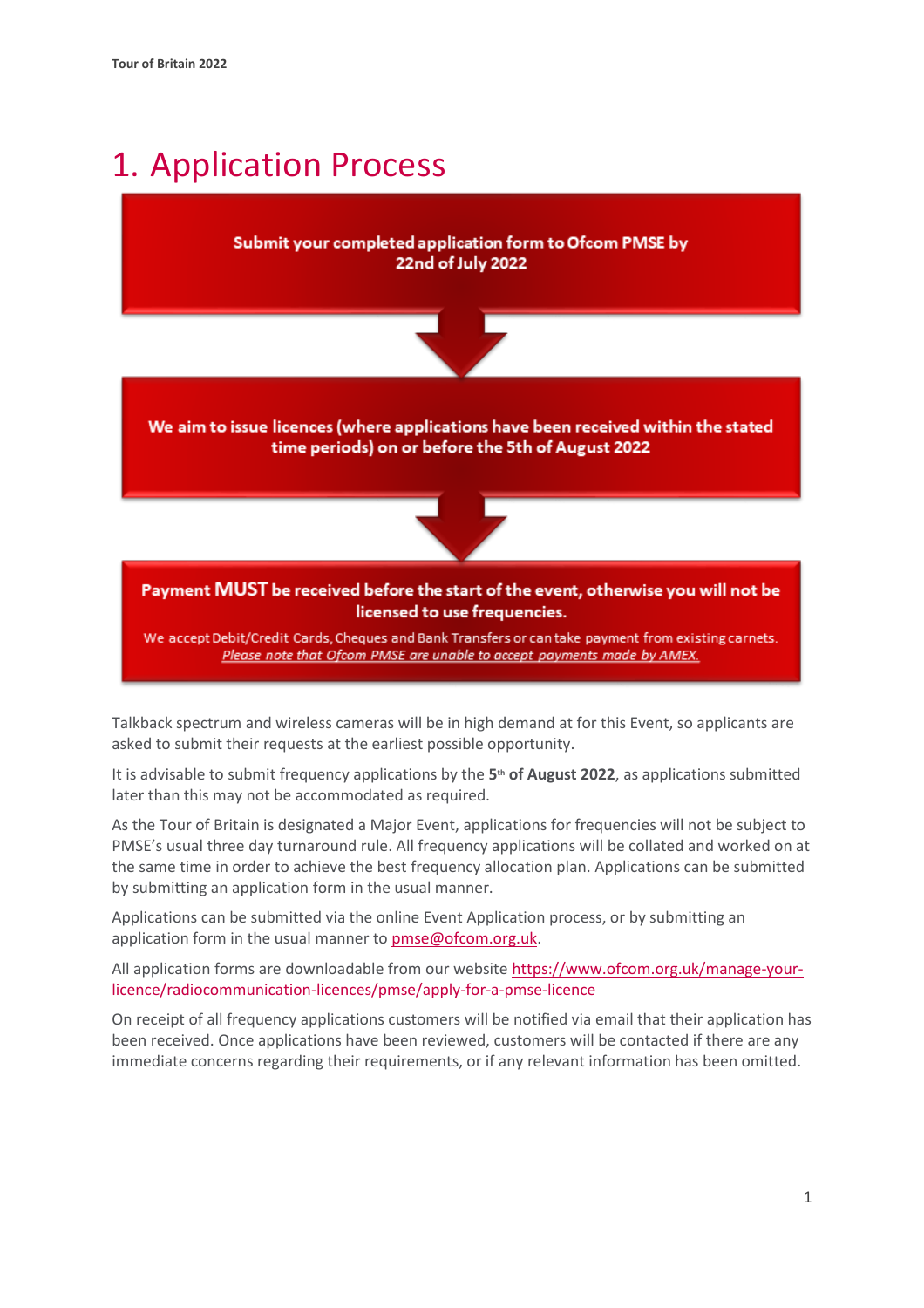# <span id="page-4-0"></span>2. Coordination and Licensing

### **General Information**

There will be high demand for wireless talkback and wireless microphones for the Tour of Britain but Ofcom PMSE will endeavour to satisfy all requirements.

The main areas of concentrated frequency use are the start and finish points of any stage, so it is vital from a coordination perspective that the locations of all talkback antennas are made known. This includes the precise location of transmit and receive antennas along entire length of the courses. If antennas locations are not made known, Ofcom PMSE will call to obtain this information, which may delay the process.

Cycling Events such as the Tour of Britain have a heavy element on team participation. Communication between cyclists and team controllers is therefore vital, so frequencies used in this regard will need to be declared. This will be done by offering carefully chosen frequencies that offer protection from sources of interference.

A common element in previous cycling events coordinated by Ofcom PMSE has been the inability to retune team radios to frequencies that are legally usable in the UK. In order to successfully acquire a licence for team radios it is imperative team radios are programmed to transmit on frequencies within the PMSE bands. If this is not possible it is highly likely that Ofcom PMSE will be unable to issue a licence. For more advice on this please contact the event coordinator.

Information key to the coordination process includes:

- The number of wireless microphones, in ear monitors and wireless talkback systems and wireless cameras required
- The frequency range that equipment will tune across (greater flexibility will aid the coordination process)
- Radio communication frequencies between cyclists and other team members must be declared
- The dates and times that frequencies are needed
- The location of wireless talkback antennas at the start and finish points as well as along the course
- Location of receive points
- Heights above ground level for airborne frequencies

Such information can be included on the application form or an accompanying email.

When Licences have been processed, a secure payment link will be emailed to the applicant. Once confirmation of payment has been received, the Licence will be issued and emailed to the applicant. Applications received within the stated time periods will have Licences issued on or before the **17th of August 2018**, allowing sufficient time for equipment to be retuned or programmed. Payment can be made via the secure payment link or by carnet tokens.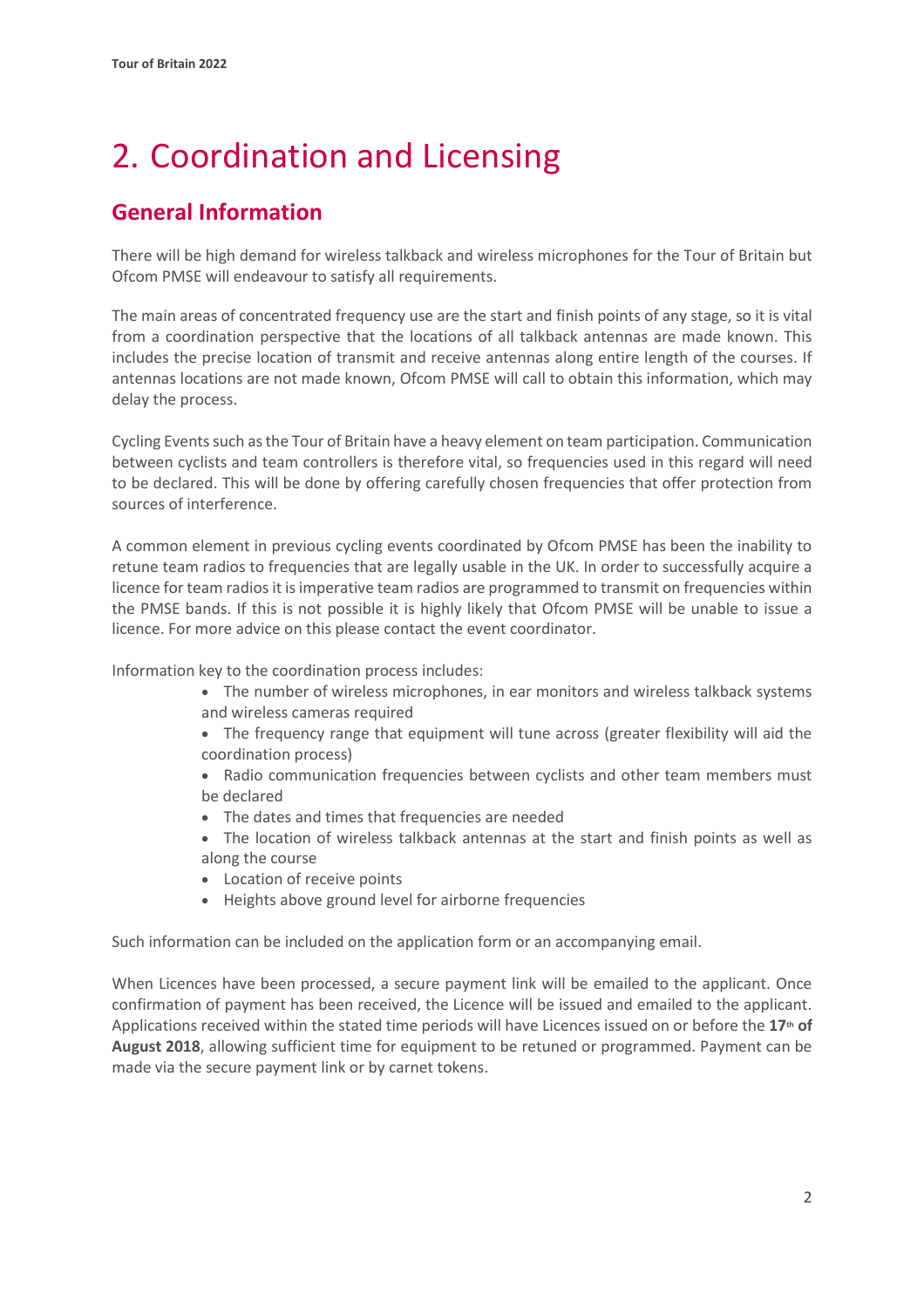### **Payment and Licence Documents**

It is imperative that we receive payment before your licence is scheduled to start so we can issue your licence documents. To help with this we accept Debit/Credit Cards and Bank Transfers or can take payment from existing carnets. When paying by debit/credit card you will receive a secure payment link to your email address. Your licensing documentation will be dispatched upon receipt of payment. *Please note that Ofcom PMSE are unable to accept payments made by AMEX.*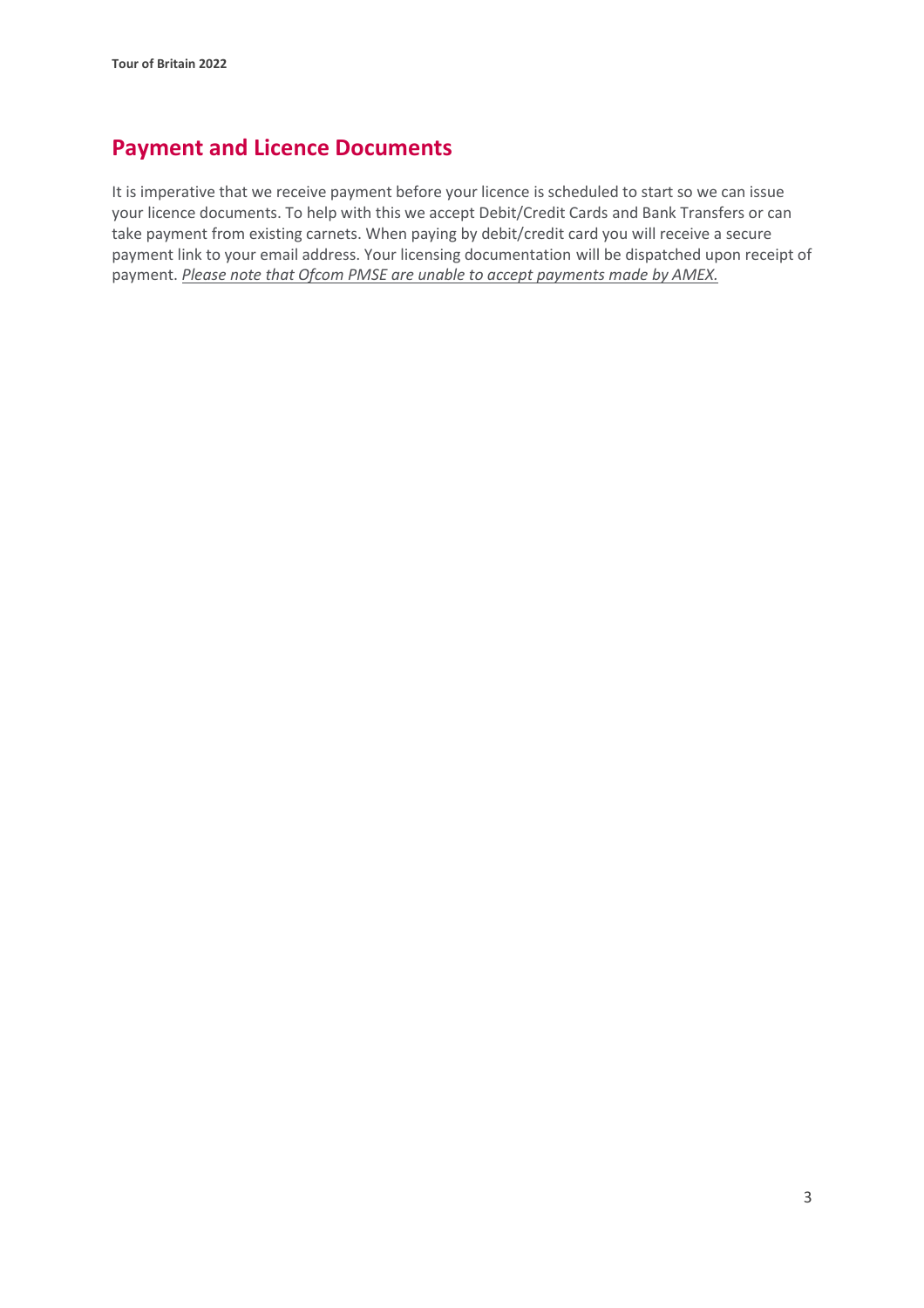# <span id="page-6-0"></span>3. Event Time

During the Event it is imperative that all frequencies are used within the terms and conditions of the Licence held. This includes transmission of frequencies only during the times and dates stated on the Licence, not exceeding the designated maximum power, transmitting frequencies only from the location specified on the Licence or as discussed with the Event Coordinator.

If interference is experienced during the Event the Event Coordinator will be available to assist during office hours by way of investigating the possible cause of the interference. If the cause is identified the necessary steps will be taken. If interference occurs outside of office hours the Emergency Coordinator will be able to assist and contact details are available in section 4.